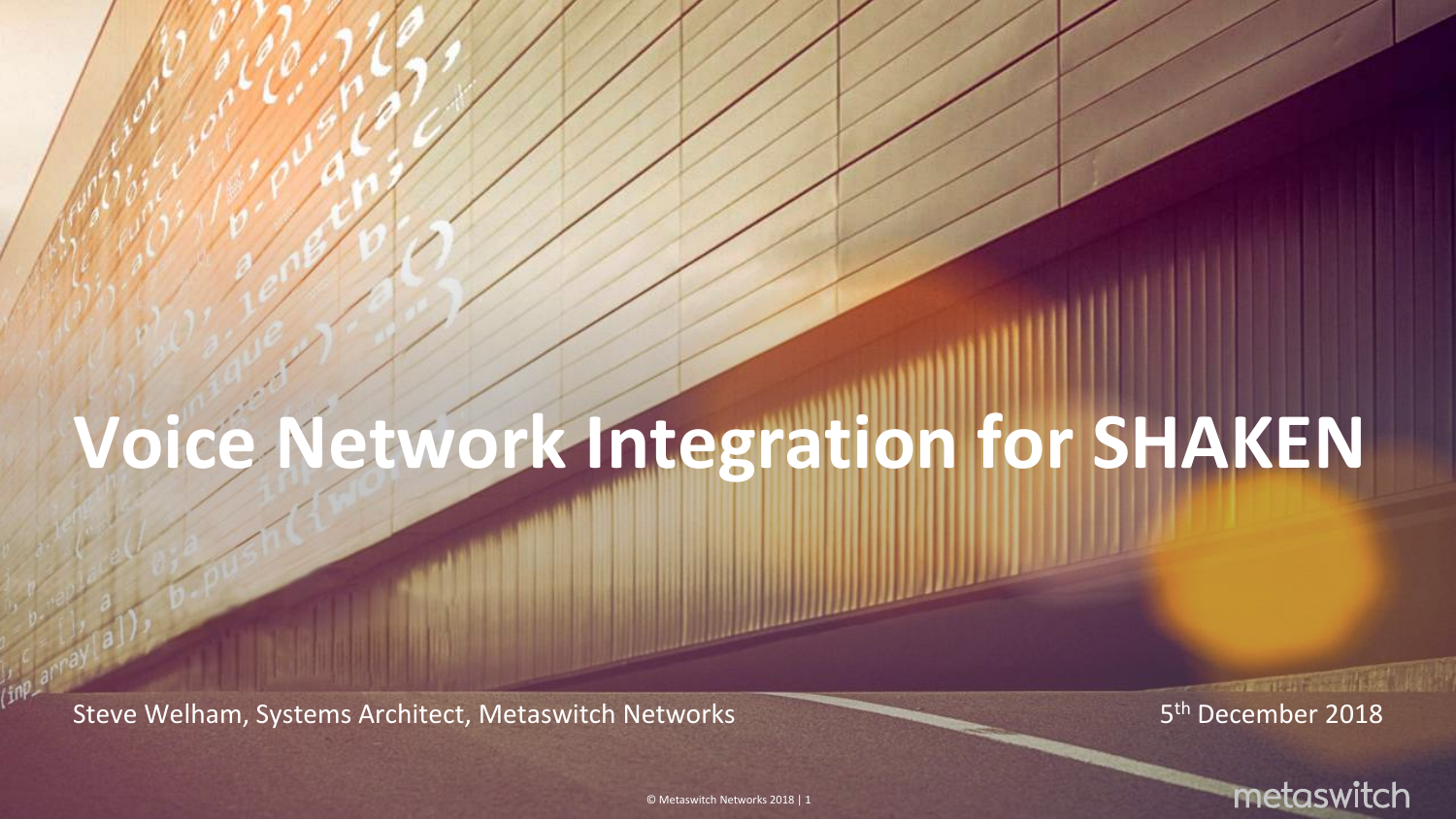### **Voice design challenge**

- Use the SHAKEN framework to
	- <sup>o</sup> Attest to the trust in the caller identity
	- <sup>o</sup> Provide an origination identifier
- Facilitated by the new SIP **Identity** header, carrying a cryptographically signed token called the **PASSporT**

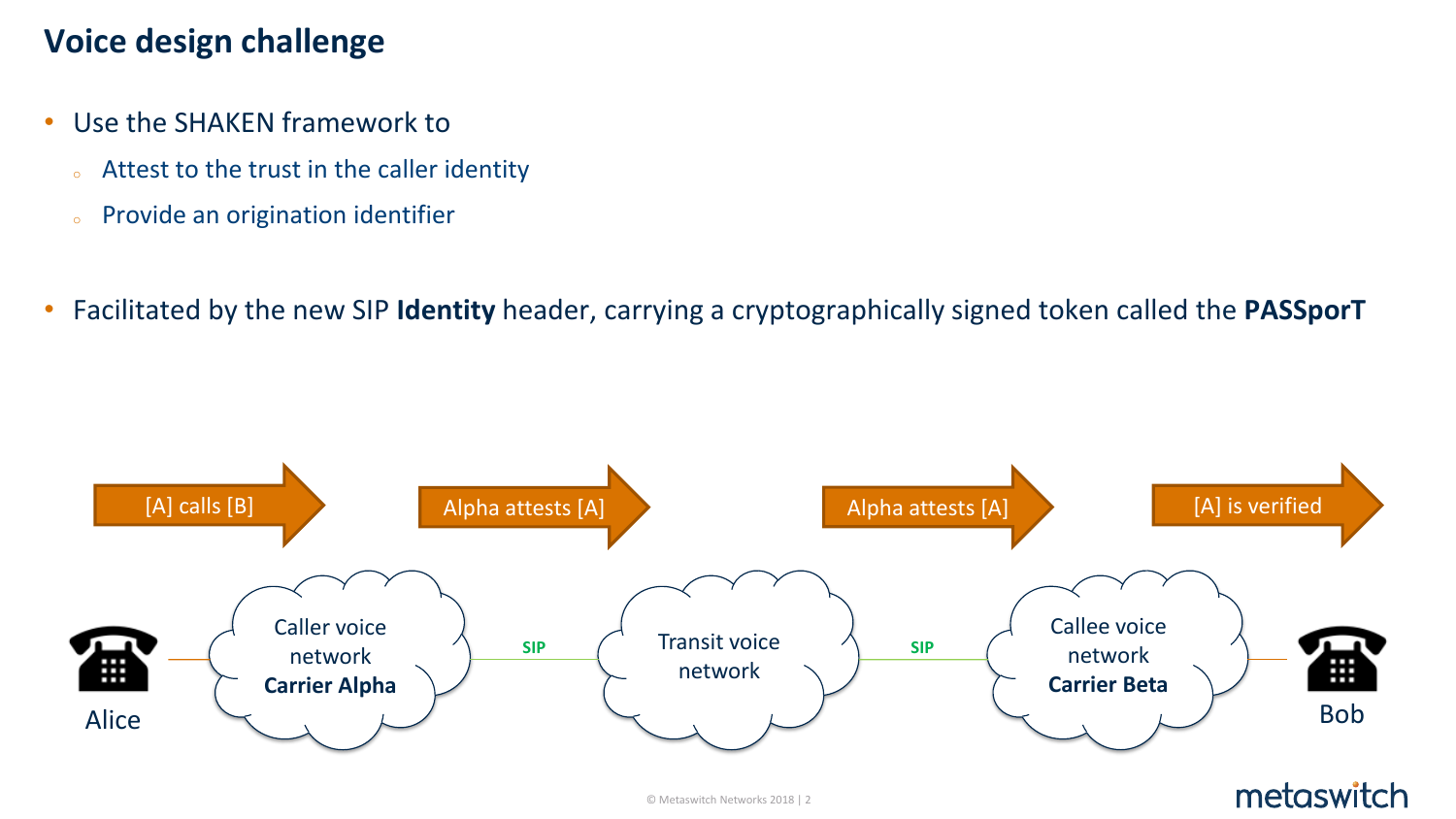### **Reference Architecture**

ATIS-1000074



Service Provider A Originating/Authorization Service Provider B Terminating/Verification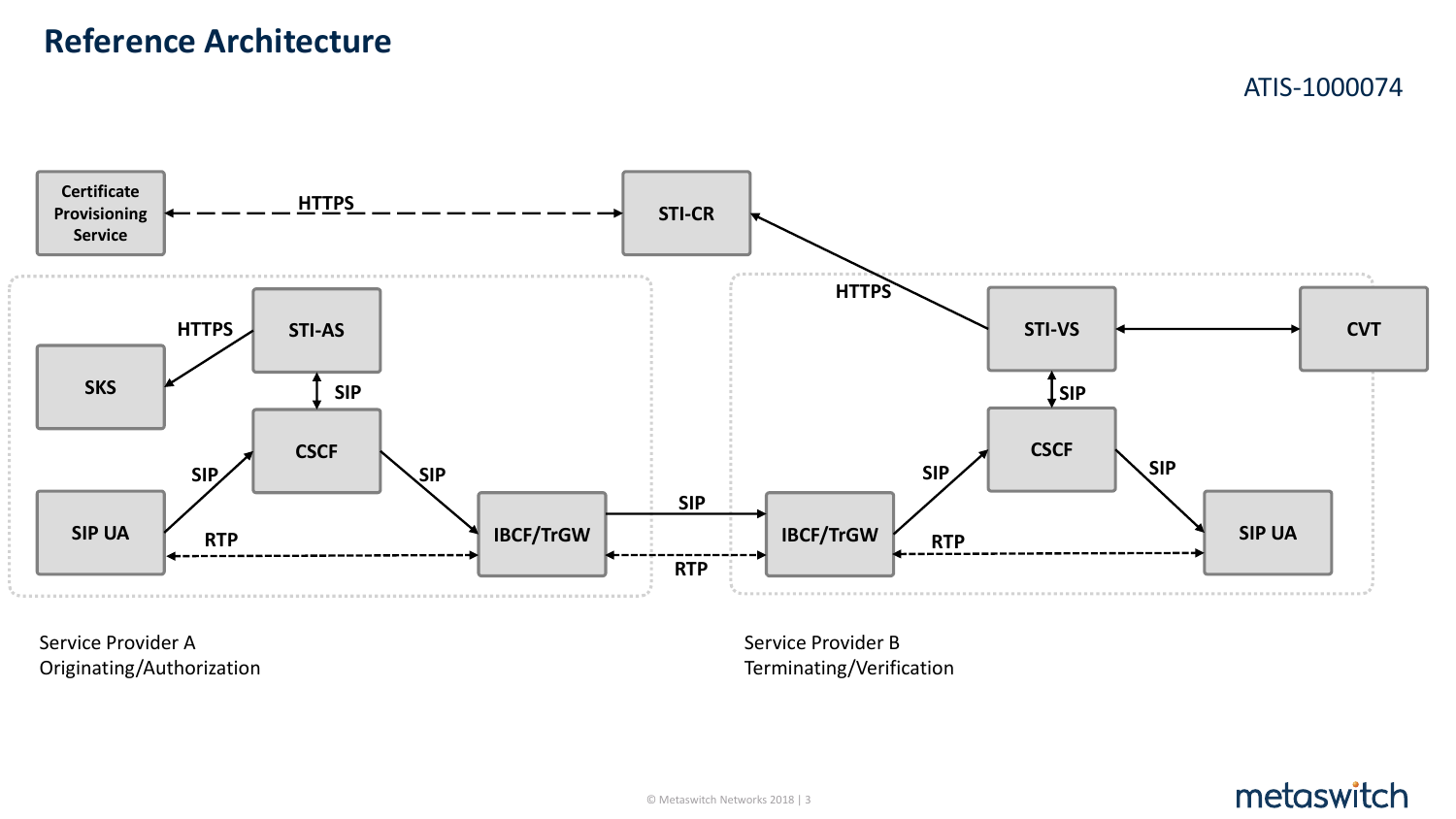### **Reference Architecture + API split**



Service Provider A Originating/Authorization Service Provider B Terminating/Verification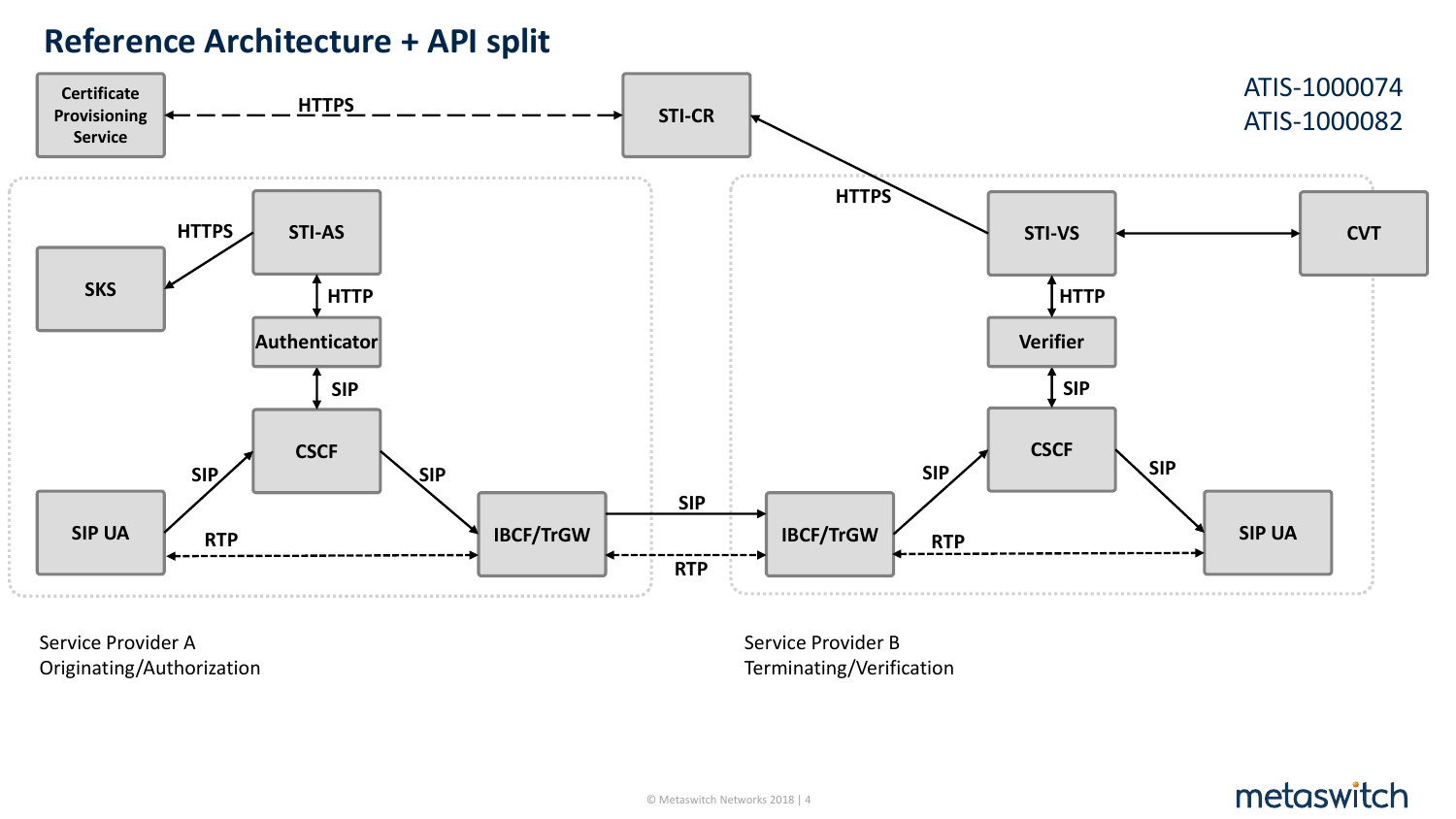### **The reach of SIP**

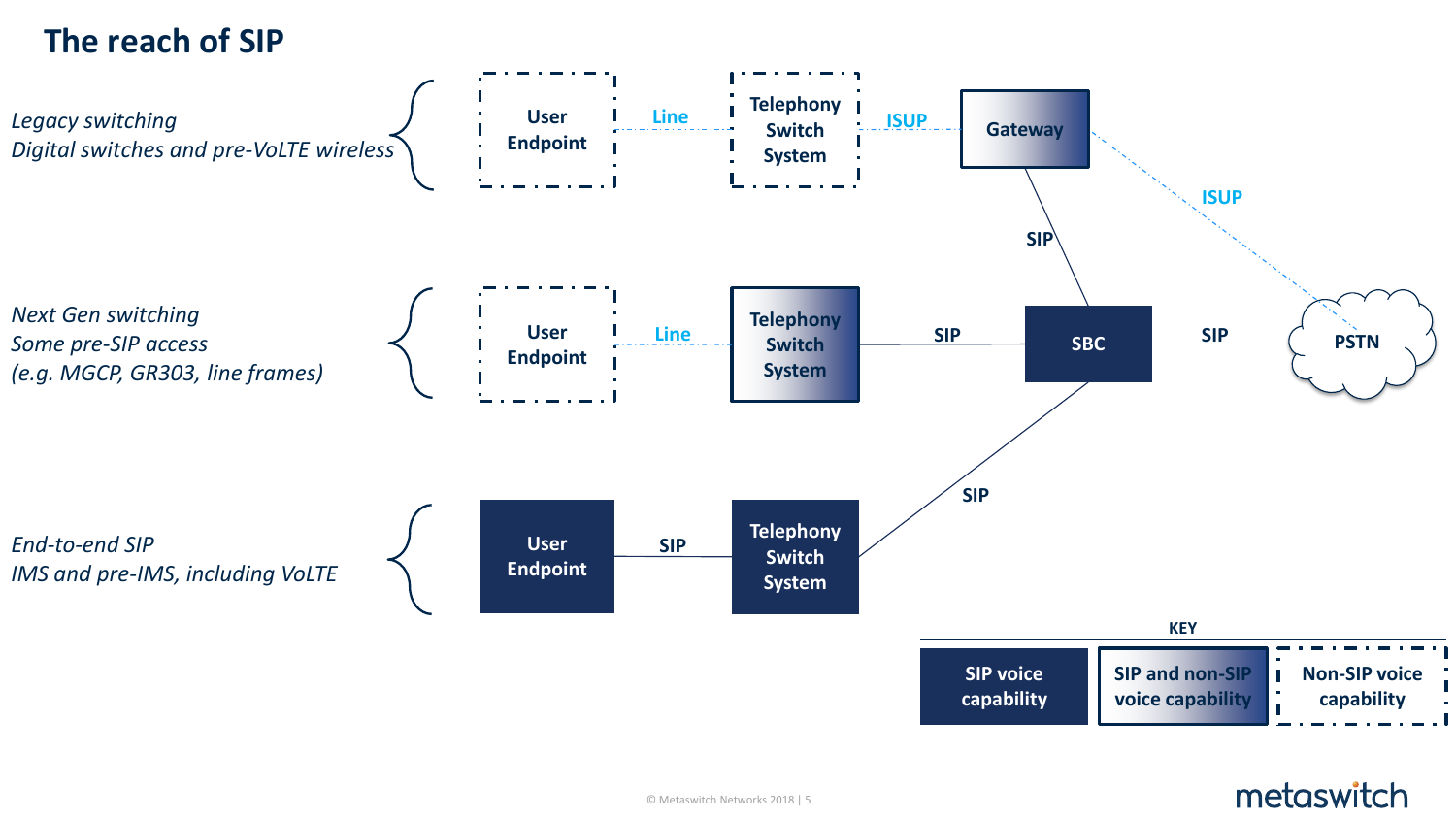### **Functional break down**



- Caller number policing
	- <sup>o</sup> Is the entity generating the calling number inside the trust domain?
- Caller number signing
	- <sup>o</sup> The request to the STI-AS
- SIP Identity header
	- <sup>o</sup> Sending the STIR defined header for conveying the signed PASSporT to the recipient



### **Origination Functions Termination Functions**

- SIP Identity header
	- <sup>o</sup> Receiving the STIR defined header with a PASSporT signed by the originator.
- Caller number verification
	- <sup>o</sup> The request to the STI-VS
- Verification consumption
	- **Call Validation Treatment**
	- <sup>o</sup> User display? Block? Heuristics/Analytics?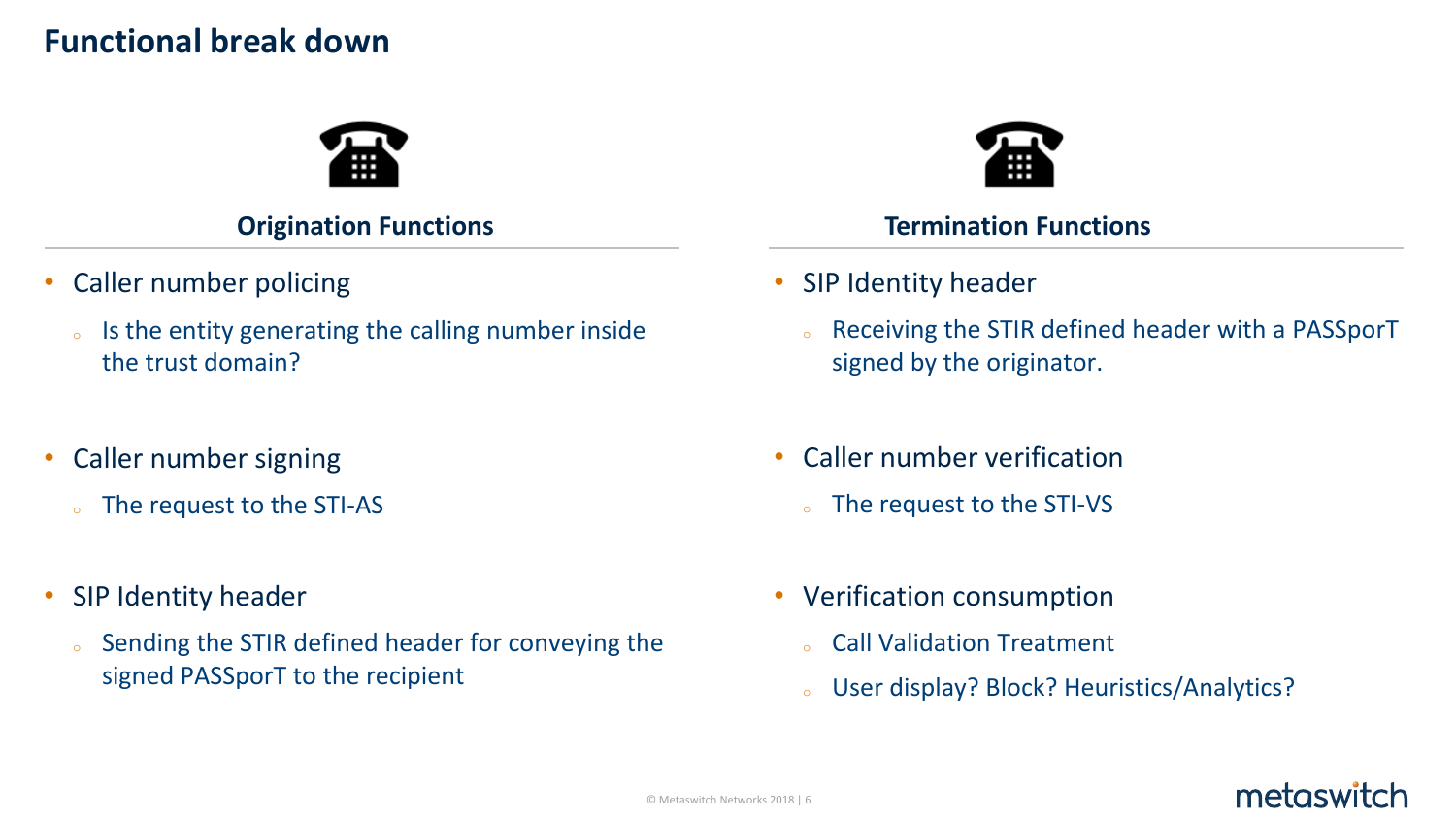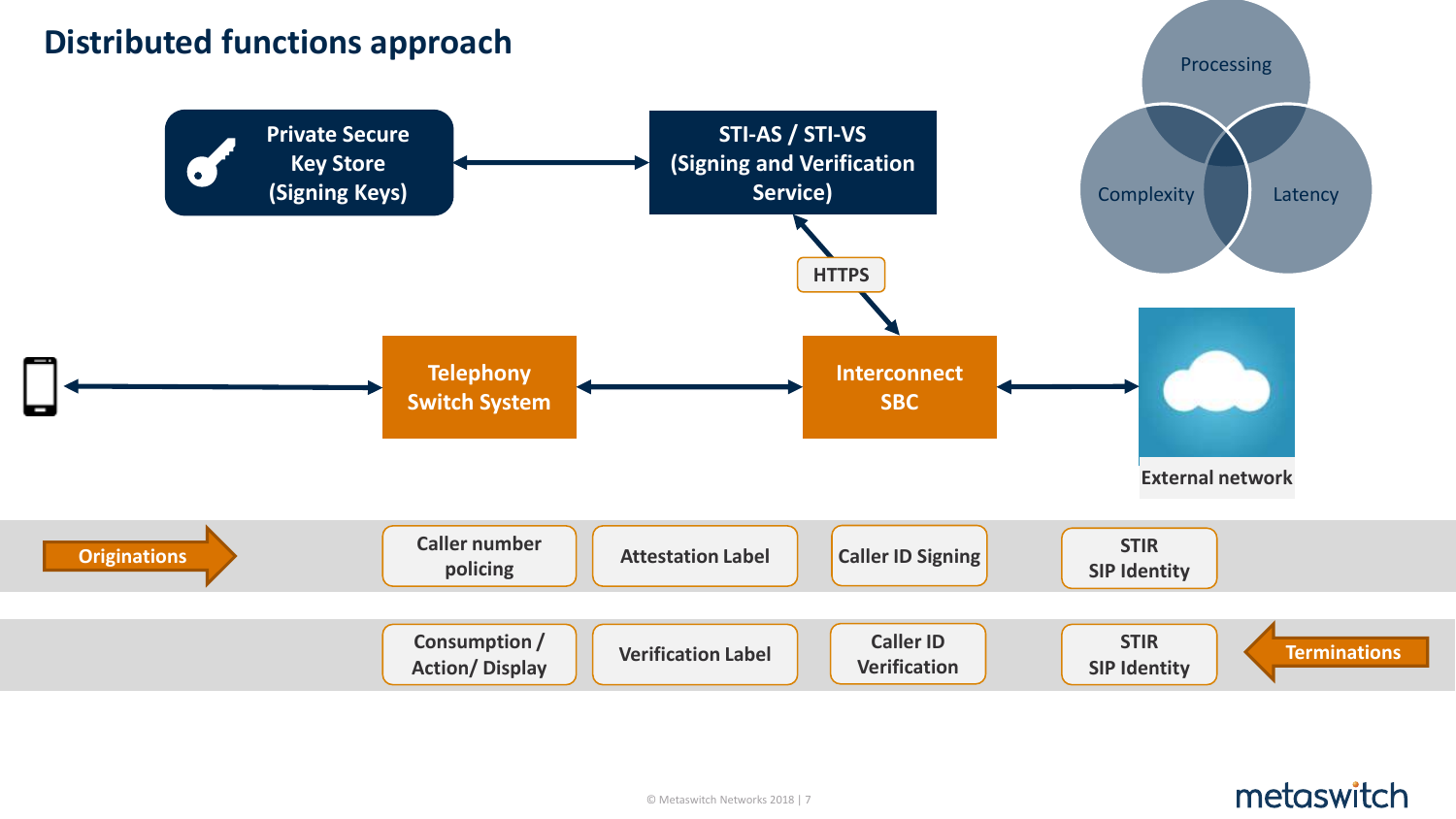### **Setting Attestation and Origination**

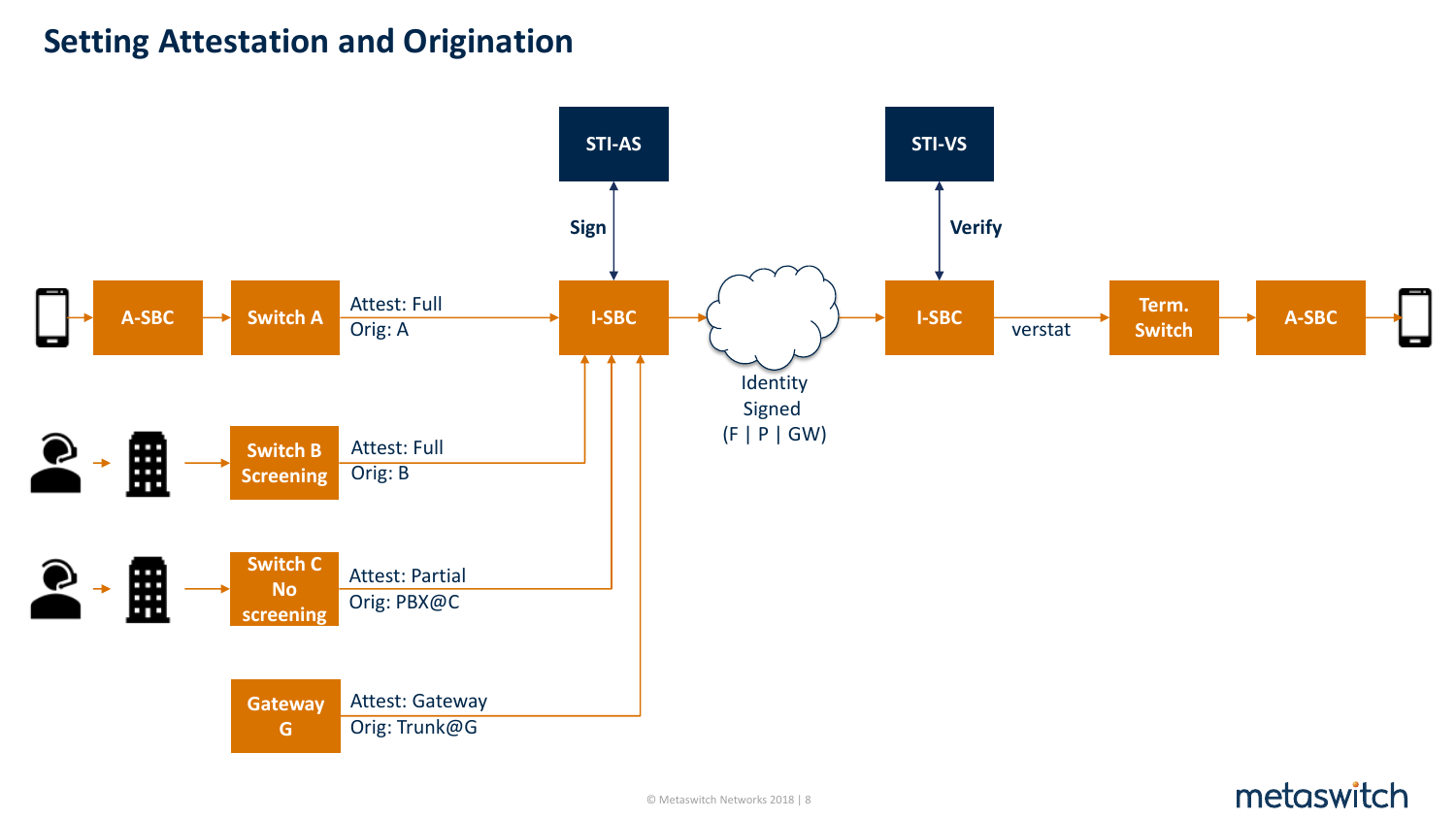### **Recap**

- SHAKEN currently provides a framework for attesting the caller number and identifying the origination point into the SIP network. SHAKEN brings design challenges:
	- New SIP flows with new SIP headers
	- Deals with a problem space that is not 100% SIP
	- Requires a widespread level of adoption to become useful
	- Cost and adoption barriers: compute resource, new systems to deploy and operate, existing systems to modify
	- User impact of post-dial delay on both originating and terminating networks
- Interconnect SBC
	- Demarc for trust domain, avoid unnecessary post-dial delay and crypto
	- Point of SIP interworking function, already in call flow
	- Usually next-gen network elements, often single or dual sourced
	- Single integration point
	- Compatible with in-network IMS AS approach
	- Address common telco design goals  $-$  cost/processing/latency

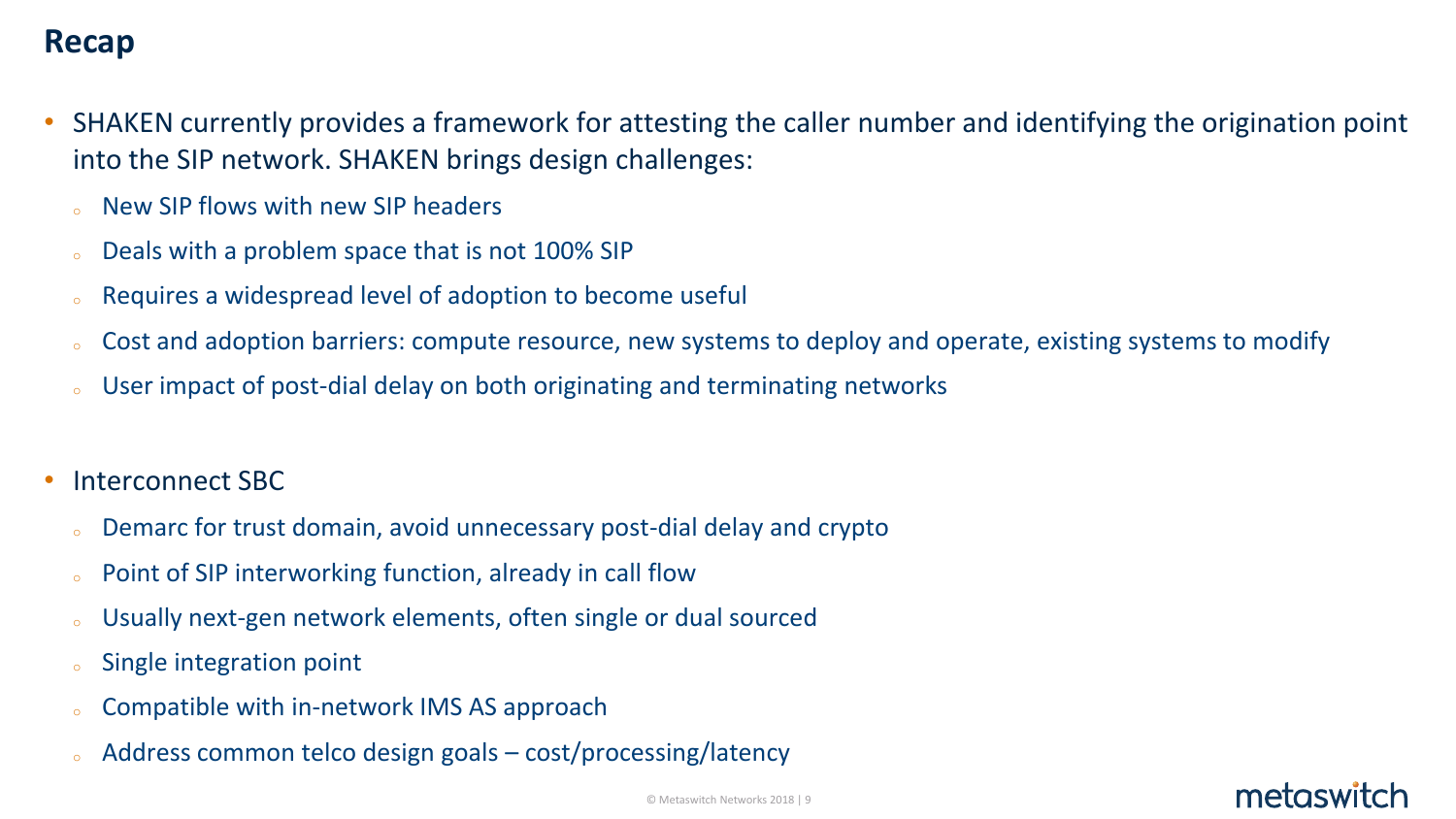### **Complications**

- Drive towards Full Attestation
- Telephone Number Proof-of-Possession
	- a Extend a SHAKEN like trust mechanism to the SIP PBX access?
- Call Diversion
	- . Embed SHAKEN PASSporT for each call forwarding hop?